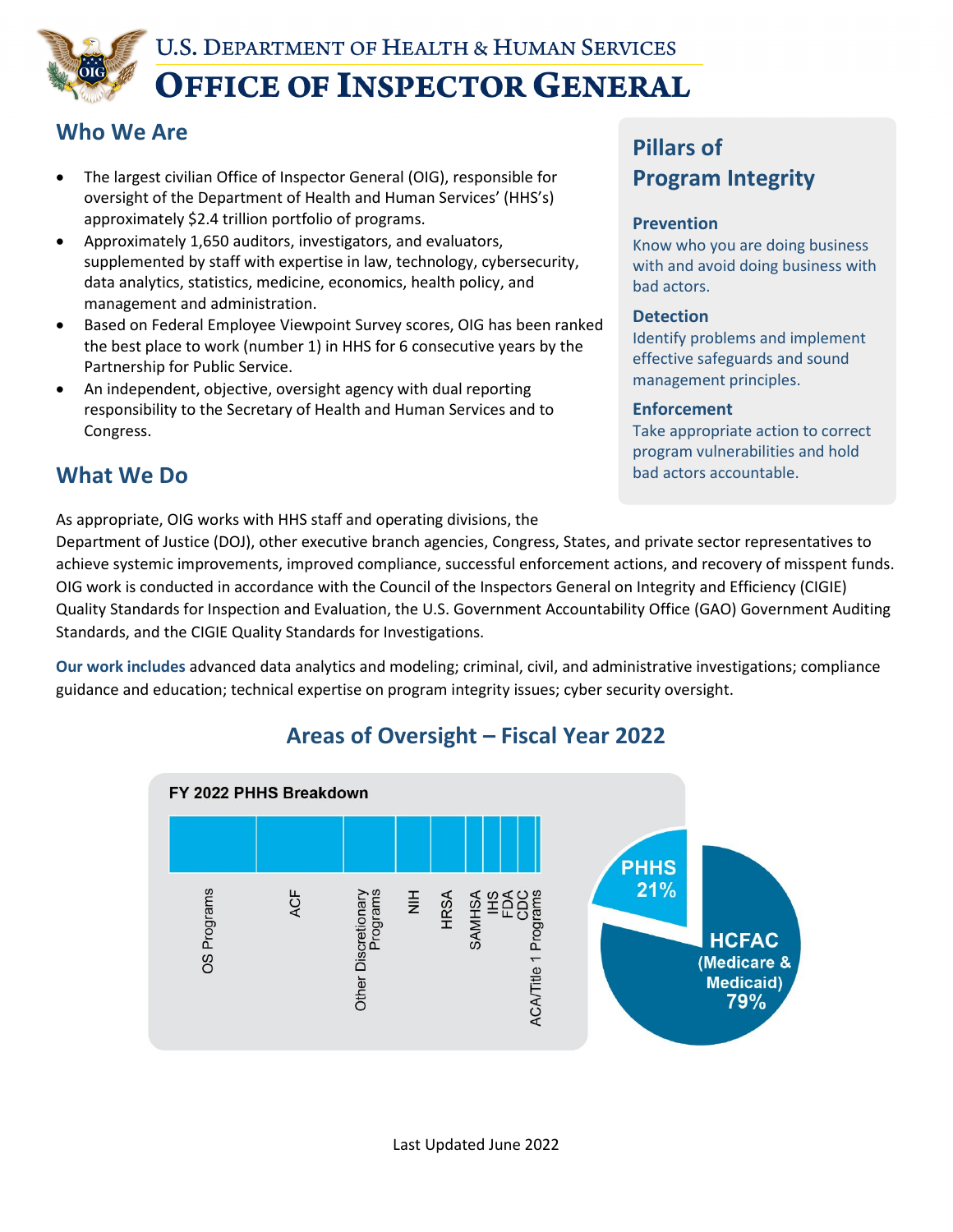## **How We Plan Our Work**

In evaluating potential projects to undertake, we consider several factors, including:

- mandatory requirements set forth in laws, regulations, or other directives;
- requests made or concerns raised by Congress, HHS, or the Office of Management and Budget;
- [top management challenges facing HHS;](https://oig.hhs.gov/reports-and-publications/top-challenges/2019/)

### **Our Organization**

#### **Office of Audit Services (OAS)**

OAS conducts audits that assess HHS programs and operations and examine the performance of HHS programs and grantees. **In FY 2021, OIG produced 162 audits.** OIG uses data analytics and risk assessments to identify emerging issues and target high-risk areas to ensure the best use of audit resources.

#### **Office of Evaluation and Inspections (OEI)**

OEI conducts national evaluations to provide HHS, Congress, and the public with timely and reliable information on significant issues. **In FY 2021, OIG produced 46 evaluations**.

#### **Office of Investigations (OI)**

OI conducts criminal, civil, and administrative investigations of fraud and misconduct related to HHS programs, operations, and beneficiaries. With investigators working in almost every State, OI coordinates with DOJ and other Federal, State, and local law enforcement authorities. OI also coordinates with OAS and OEI when audits and evaluations uncover potential fraud.

#### **Office of Counsel to the Inspector General (OCIG)**

OCIG is an in-house, full-service law office, providing legal advice to OIG and compliance guidance to the healthcare industry. OCIG also provides enforcement and compliance measures, working with DOJ on False Claims Act cases and independently on OIG administrative civil monetary penalty and exclusion actions.

#### **Mission Support and Infrastructure (MSI)**

MSI is composed of the Immediate Office of the Inspector General and the Office of Management and Policy. MSI is responsible for coordinating OIG activities and providing mission support, including setting vision and direction for OIG's priorities and strategic planning; ensuring effective management of budget, finance, human resource management, and other operations; and serving as a liaison with HHS, Congress, and other stakeholders.

- work performed by other oversight organizations (e.g., GAO);
- management's actions to implement OIG recommendations from previous reviews; and
- potential for positive impact.